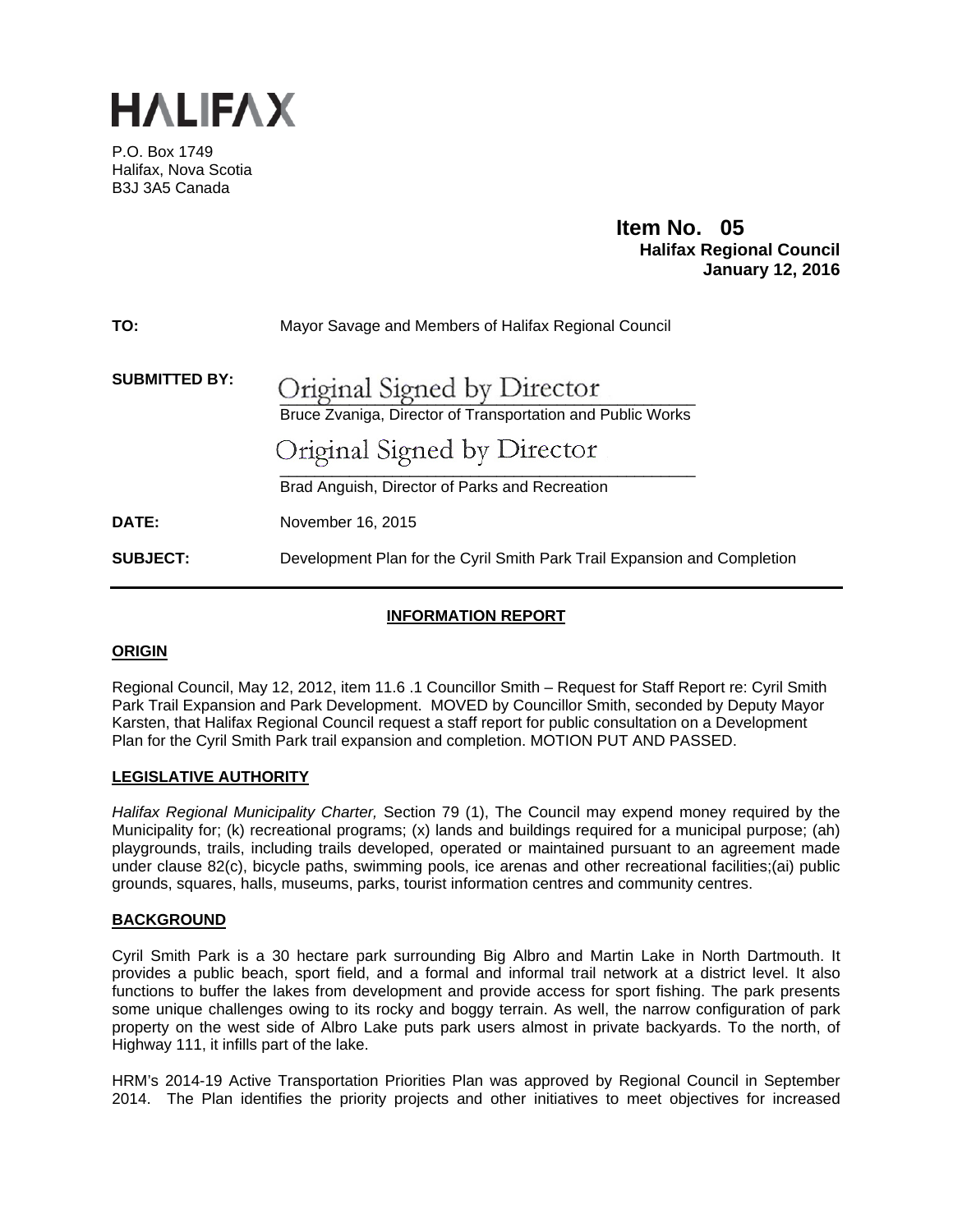bicycling and walking modal share, for completion of the bicycling and walking network, and for safety and promotion. The Plan only addresses those "trails" which are defined as multi-use facilities for both bicycling and walking. The Plan calls these facilities "Active Transportation Greenways" which are at least three metres wide, are typically paved in the urban and suburban parts of the municipality, and are separated from motor vehicles in order to appeal to the broadest range of ages and experience levels. The Plan also identifies an active transportation greenway "vision" for a connected regional main spine network of these multi-use facilities.

At one time Cyril Smith Park was considered as a location for one of these "main spine" active transportation greenways; however, the 2014-19 Active Transportation Priorities Plan only has existing and proposed routes near to and connecting to the Park, not through it.

#### **DISCUSSION**

The 2014-19 Active Transportation Priorities Plan identifies capital projects and supporting initiatives to help increase the number of residents who walk and bicycle as part of their transportation between origins and destinations such as home, work, school, services and recreation. The Plan identifies the type of "trail" or "multi-use facility" that supports this goal as an "Active Transportation Greenway". Trails such as foot paths, loop trails within parks and mountain bike trails are examples of "trails" which are park amenities, but are not part of the active transportation network in the Municipality.

There are no Active Transportation Greenways proposed for Cyril Smith Park in the Plan. Attachment "A" illustrates the existing and proposed AT facilities in this area. There are two proposed AT routes near the Park which would serve to provide access to the Park and to and from neighbourhoods in the area. They are:

- 1) A proposed on-road route using Albro Lake Road and Leaman Drive. Albro Lake Road is proposed as a bike lane and Leaman Drive is proposed as a local street bikeway. There are currently no active planning projects to implement these facilities. Such a planning process would happen when either street is being considered for resurfacing.
- 2) A proposed and partially constructed on-road and off-road route between the AT bridge over Victoria Road at Brule Street and the Burnside Drive overpass over Highway 111. This route connects the Highfield Transit Terminal, area services and schools, and Jason MacCullough Park up to the intersection of Burnside Drive and Highway 111. In 2015, HRM built an AT Greenway that connects Leaman Drive to Highfield Drive and that continues up to the Burnside Drive AT bridge over Highway 111.

The 2014-19 Active Transportation Priorities Plan identified a proposed AT bridge over Highway 111 that would extend from a point in Cyril Smith Park to the Dartmouth Crossing development. This was considered as a location where surplus panels from the Macdonald Bridge Bikeway and Pedway could be used to build a bridge. It was later determined that the surplus panels were not suitable for long crossings such as over a 100 series highway. There are no further plans to develop this additional AT bridge within the life of the 2014-19 Active Transportation Priorities Plan because: a) there are no planned AT Greenways through Cyril Smith Park or on the other side near Dartmouth Crossing; and, b) the existing AT bridge crossing of Highway 111 at Burnside Drive connects this area of North Dartmouth to Burnside Park and through to Dartmouth Crossing using Commodore Dr.

Until other priority connections move forward, consultation and master planning for the expansion of the trails system in Cyril Smith Park is premature.

#### **FINANCIAL IMPLICATIONS**

There are no financial implications related to this Information report.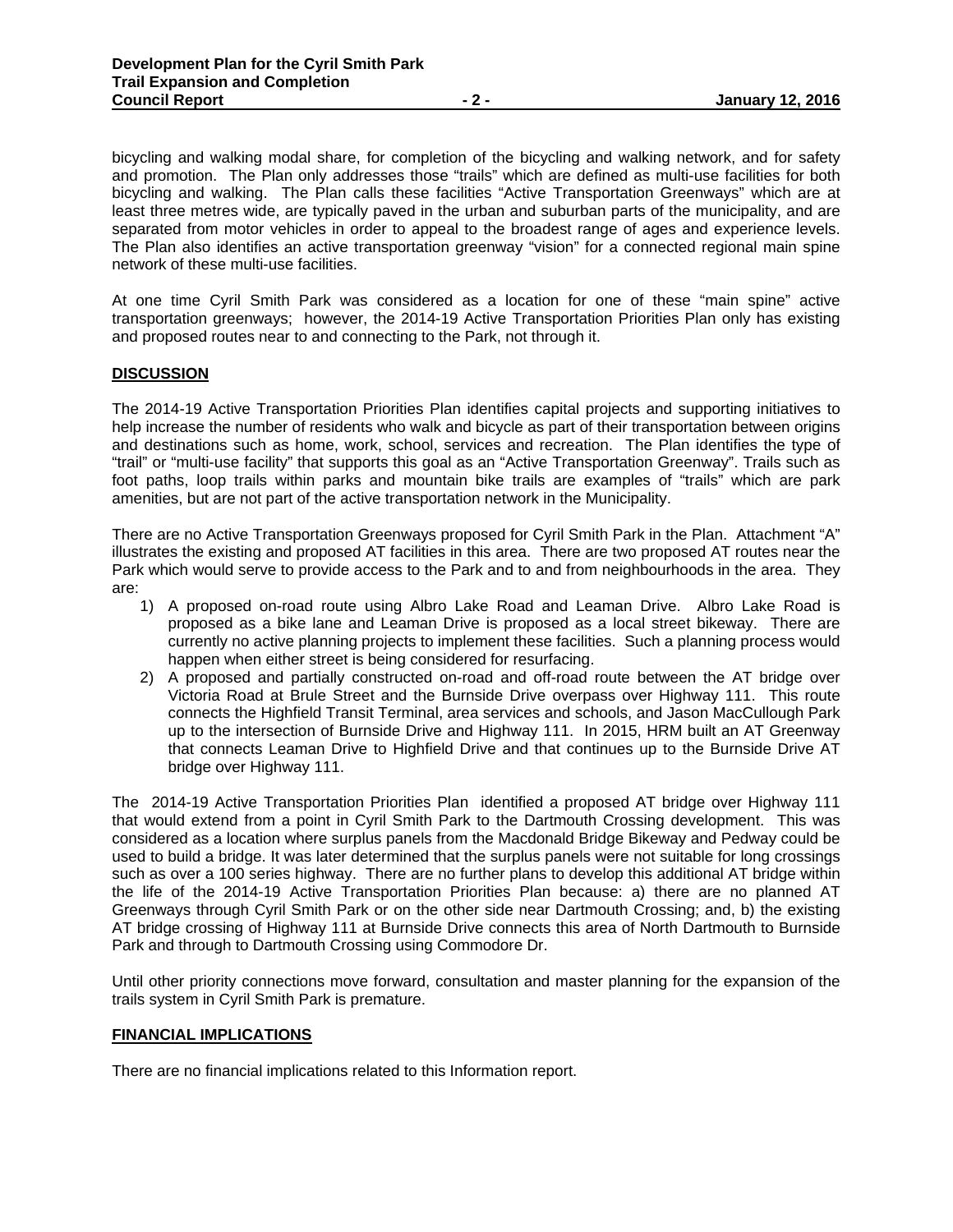## **COMMUNITY ENGAGEMENT**

The development of the 2014-19 Active Transportation Priorities Plan involved extensive community engagement.

#### **ATTACHMENTS**

Attachment 1. Map of Proposed and Existing Routes Near Cyril Smith Park from 2014-19 Active Transportation Priorities Plan

A copy of this report can be obtained online at http://www.halifax.ca/council/agendasc/cagenda.php then choose the appropriate meeting date, or by contacting the Office of the Municipal Clerk at 902.490.4210, or Fax 902.490.4208.

| Report Prepared by: | David MacIsaac, Active Transportation Supervisor 902.490.1665 |
|---------------------|---------------------------------------------------------------|
|                     | Peter Bigelow, Manager Parks and Planning 902.490.6047        |